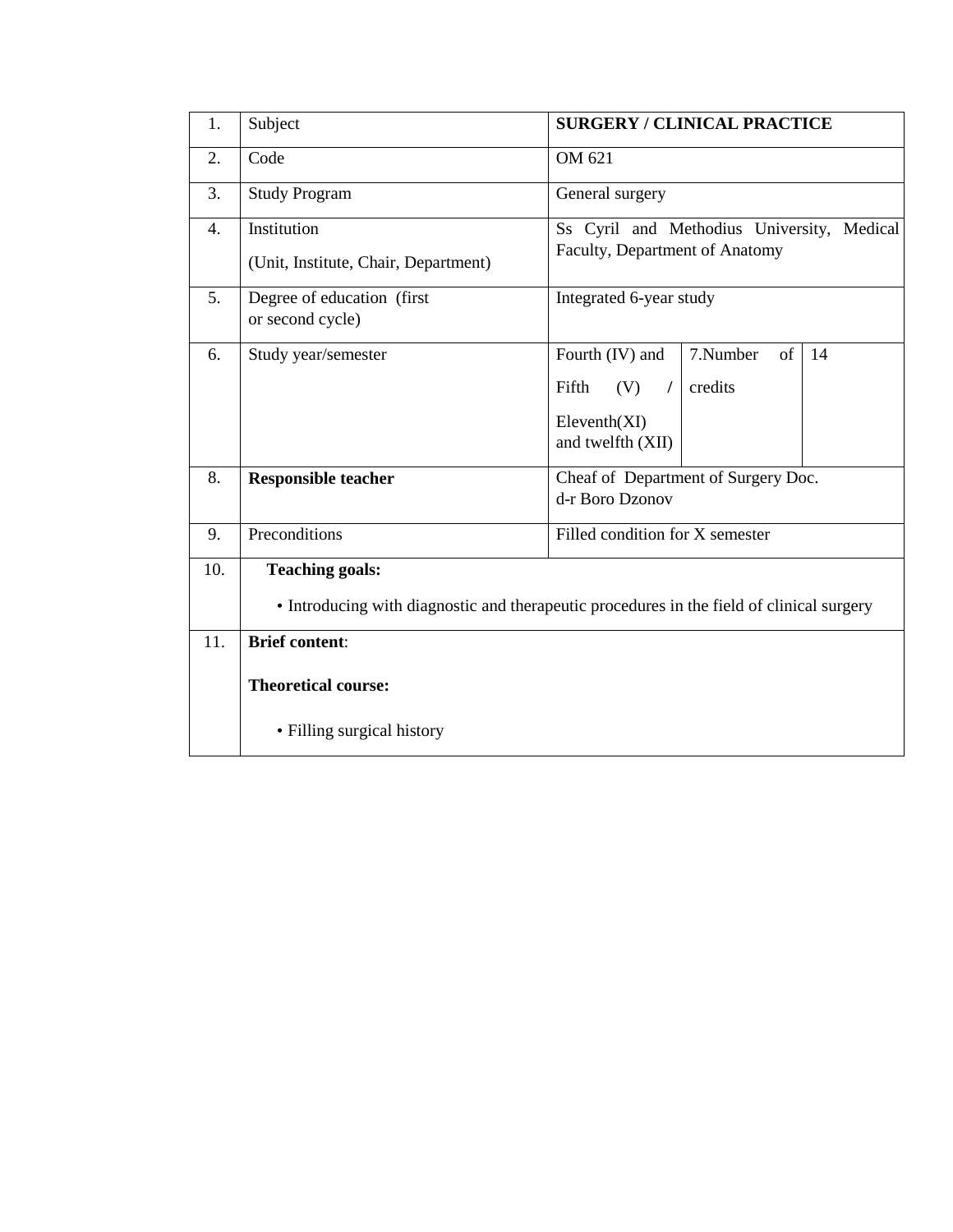|           | Characteristic of history taking on every department                                                                                                                                                                                                                                                                                                 |
|-----------|------------------------------------------------------------------------------------------------------------------------------------------------------------------------------------------------------------------------------------------------------------------------------------------------------------------------------------------------------|
|           | Characteristic of clinical examination on the departments of:                                                                                                                                                                                                                                                                                        |
| $\bullet$ | <b>Abdominal Surgery</b>                                                                                                                                                                                                                                                                                                                             |
| $\bullet$ | Pediatric Surgery                                                                                                                                                                                                                                                                                                                                    |
| $\bullet$ | Thoracic vascular surgery                                                                                                                                                                                                                                                                                                                            |
| $\bullet$ | Urology                                                                                                                                                                                                                                                                                                                                              |
| $\bullet$ | Neurosurgery                                                                                                                                                                                                                                                                                                                                         |
| $\bullet$ | Traumatology                                                                                                                                                                                                                                                                                                                                         |
| $\bullet$ | <b>Plastic Surgery</b>                                                                                                                                                                                                                                                                                                                               |
| $\bullet$ | Intensive care                                                                                                                                                                                                                                                                                                                                       |
| $\bullet$ | Participation in the daily work in clinics                                                                                                                                                                                                                                                                                                           |
| $\bullet$ | Participation in everyday surgical work on the surgical departments                                                                                                                                                                                                                                                                                  |
| $\bullet$ | Treatment of a patient in an unconscious state                                                                                                                                                                                                                                                                                                       |
| $\bullet$ | reanimation of a patient in an unconscious state (ventilatory and cardiac resuscitation)                                                                                                                                                                                                                                                             |
| $\bullet$ | First aid for bleeding                                                                                                                                                                                                                                                                                                                               |
| $\bullet$ | First aid for fractures                                                                                                                                                                                                                                                                                                                              |
| $\bullet$ | Immobilization techniques (transport and permanent)                                                                                                                                                                                                                                                                                                  |
| $\bullet$ | bandaging wounds                                                                                                                                                                                                                                                                                                                                     |
| $\bullet$ | Tratman of wounds and their suture                                                                                                                                                                                                                                                                                                                   |
| $\bullet$ | Incision of abscess                                                                                                                                                                                                                                                                                                                                  |
| ٠         | Local treatment of burns                                                                                                                                                                                                                                                                                                                             |
| $\bullet$ | Giving parenteral therapy and intravenous infusions                                                                                                                                                                                                                                                                                                  |
| $\bullet$ | Investigation of prostate with rectal tushe                                                                                                                                                                                                                                                                                                          |
| $\bullet$ | Placement of a nasogastric tube                                                                                                                                                                                                                                                                                                                      |
| $\bullet$ | Endotracheal intubation                                                                                                                                                                                                                                                                                                                              |
| $\bullet$ | See placing traheostomiska cannula                                                                                                                                                                                                                                                                                                                   |
| $\bullet$ | Placement of a urinary catheter                                                                                                                                                                                                                                                                                                                      |
| $\bullet$ | Assisting thoracic puncture                                                                                                                                                                                                                                                                                                                          |
| $\bullet$ | see setting thoracic drainage                                                                                                                                                                                                                                                                                                                        |
| $\bullet$ | Assist in reposition hernia                                                                                                                                                                                                                                                                                                                          |
| $\bullet$ | Punctuates wrist                                                                                                                                                                                                                                                                                                                                     |
| $\bullet$ | Assist in the reposition of fracture                                                                                                                                                                                                                                                                                                                 |
| $\bullet$ | Gives local anesthesia                                                                                                                                                                                                                                                                                                                               |
| $\bullet$ | Assist with basic operations (hernia plastic, gall surgery gall bladder, appendix                                                                                                                                                                                                                                                                    |
|           | surgery)                                                                                                                                                                                                                                                                                                                                             |
|           | Investigation of large joints                                                                                                                                                                                                                                                                                                                        |
|           | Other minor interventions                                                                                                                                                                                                                                                                                                                            |
|           |                                                                                                                                                                                                                                                                                                                                                      |
|           | Clinical practice will be organized within 4 working weeks with a full time of 8 hours. There<br>will be 2 tensus during the XI and XII semester. During the tensus, the departments and<br>mentors change. Everyday activities of the student will be recorded in a separate log of<br>activities that will be verified with the mentor's signature |
|           |                                                                                                                                                                                                                                                                                                                                                      |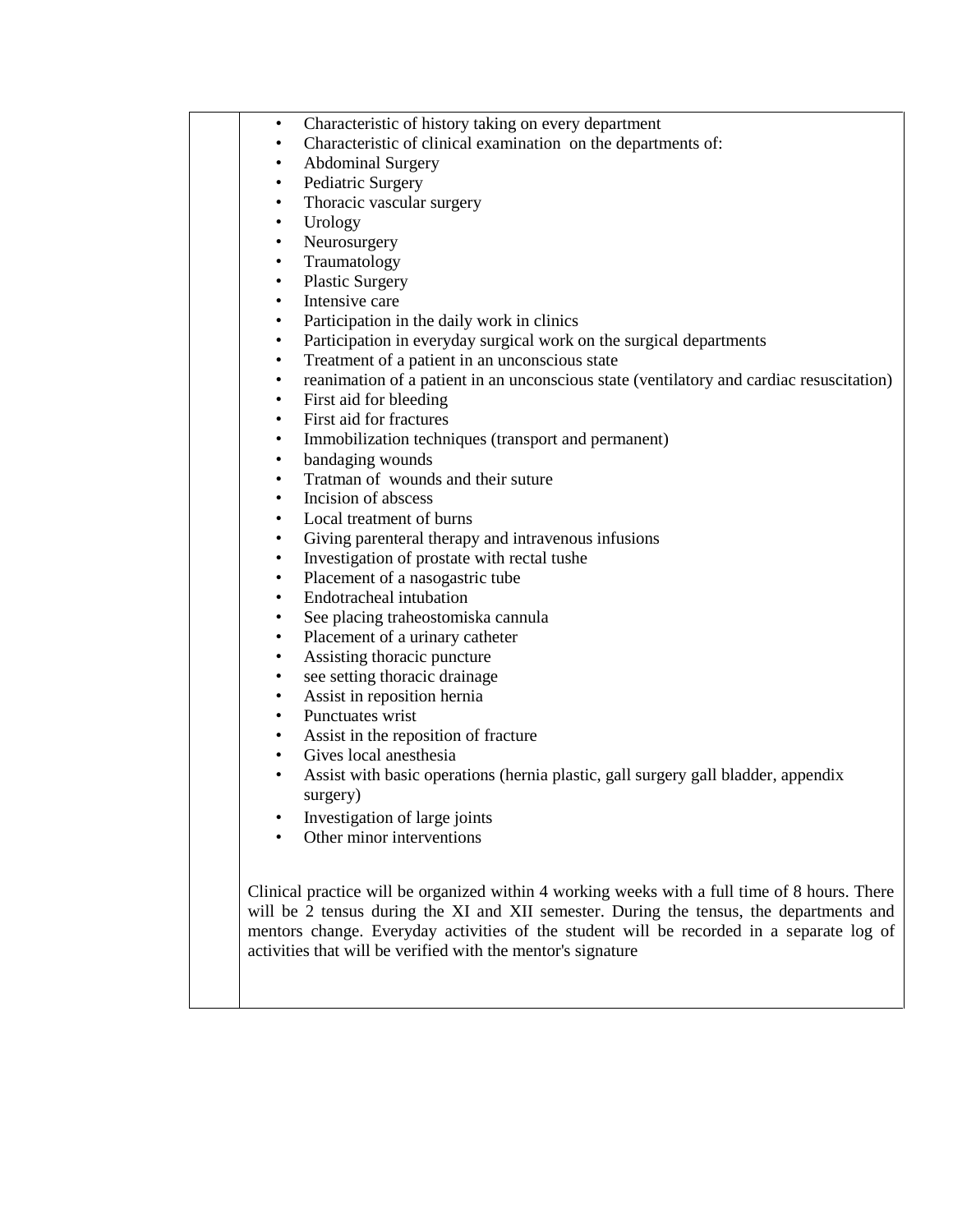## 12. **Methods of studying:**

- Participation in vocational meetings on the clinics
- Participation in morning visits
- Participation in the daily work of the departments at the Surgery Clinic
- Participation in surgical interventions in the field of surgery

## **Knowledge and understanding:**

Student will acquire the theoretical knowledge in the field of surgery related to admission of patients in hospital setting, will acquaint the characteristics of history taking on each department, as well as the characteristics of clinical examination on each department. He will be introduced with the procedures for setting up a working diagnosis, treatment plan and surgical treatment of individual clinical cases.

## **Crucial Skills**:

|     | The student will be able to apply the gained knowledge, to develop surgical culture<br>and introduction to surgical principles. After he finishes the practice he will know<br>basically to treat the emergency surgical patient, with the opportunity to do a basic<br>surgical skill. Also he/she will be able to assist on surgical interventions. |              |                                  |                                                                                 |                                               |
|-----|-------------------------------------------------------------------------------------------------------------------------------------------------------------------------------------------------------------------------------------------------------------------------------------------------------------------------------------------------------|--------------|----------------------------------|---------------------------------------------------------------------------------|-----------------------------------------------|
| 13. | Total available time:                                                                                                                                                                                                                                                                                                                                 |              |                                  | 420 hours classes                                                               |                                               |
| 14. | Organization of the course                                                                                                                                                                                                                                                                                                                            |              |                                  | $320$ classes – hours of exercise<br>$100$ classes – domestic studying<br>hours | Teaching will take place within 4 weeks for 8 |
| 15. | Forms of teaching activities                                                                                                                                                                                                                                                                                                                          | 15.1<br>15.2 | <b>Seminars</b><br>Team building | Theoretical course<br>Practical course,                                         | / classes<br>Practical: 320 classes           |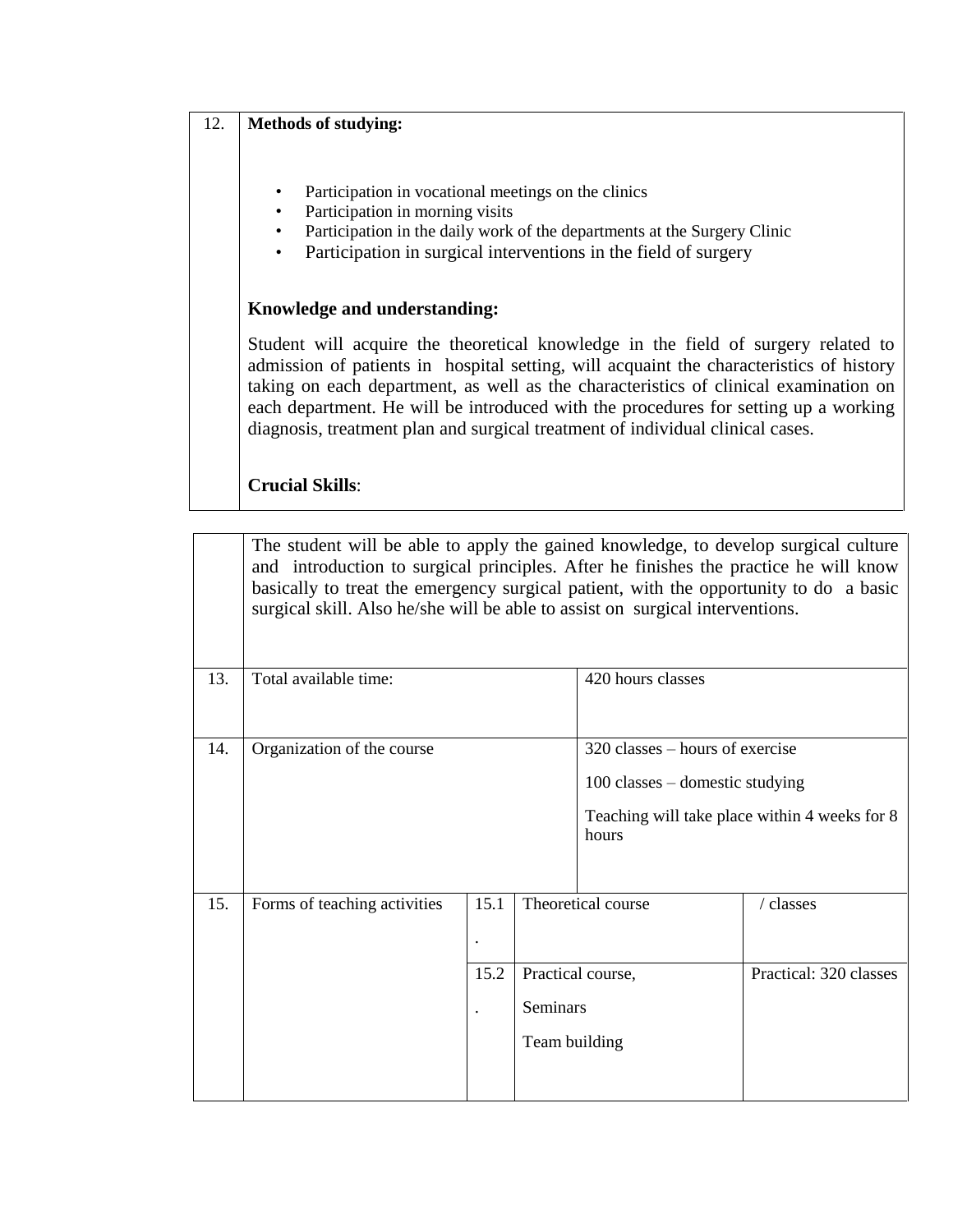| 16. | Other forms of activities                                                      | 16.1                                                       | Practice                           | 320 classes                                                                                                                                                                                               |  |
|-----|--------------------------------------------------------------------------------|------------------------------------------------------------|------------------------------------|-----------------------------------------------------------------------------------------------------------------------------------------------------------------------------------------------------------|--|
|     |                                                                                | $\cdot$                                                    |                                    |                                                                                                                                                                                                           |  |
|     |                                                                                | 16.2                                                       | Individual tasks                   | theoretical<br>knowledge in the<br>field of surgery<br>related to admission<br>of patients in<br>hospital setting, as<br>well as the<br>characteristics of<br>clinical examination<br>on each department. |  |
|     |                                                                                | 16.3                                                       | Individual (home) learning         | 100 classes                                                                                                                                                                                               |  |
|     |                                                                                |                                                            |                                    |                                                                                                                                                                                                           |  |
| 17. | <b>Method of assessment</b>                                                    |                                                            |                                    |                                                                                                                                                                                                           |  |
|     |                                                                                |                                                            |                                    |                                                                                                                                                                                                           |  |
|     | The student is required to attend and actively participate in ongoing turnuses |                                                            |                                    |                                                                                                                                                                                                           |  |
|     | Scoring the student activities                                                 |                                                            |                                    |                                                                                                                                                                                                           |  |
|     | <b>Type of activity</b>                                                        | Po ints                                                    |                                    |                                                                                                                                                                                                           |  |
|     |                                                                                |                                                            | Min.<br>Max.                       |                                                                                                                                                                                                           |  |
|     | <b>Practice</b>                                                                |                                                            | 60<br>100                          |                                                                                                                                                                                                           |  |
|     | *Practice: 20 days for 8 hours<br>Attendance: 2.5 points                       |                                                            |                                    |                                                                                                                                                                                                           |  |
|     |                                                                                |                                                            |                                    |                                                                                                                                                                                                           |  |
|     | Activity: 2.5 points                                                           |                                                            |                                    |                                                                                                                                                                                                           |  |
|     |                                                                                |                                                            |                                    |                                                                                                                                                                                                           |  |
|     | The student assessment is descriptive (passed)                                 |                                                            |                                    |                                                                                                                                                                                                           |  |
| 18. | Grading criteria                                                               | The student should score at least 60 points. The student's |                                    |                                                                                                                                                                                                           |  |
|     | (points / grade)                                                               |                                                            | assessment is descriptive (passed) |                                                                                                                                                                                                           |  |